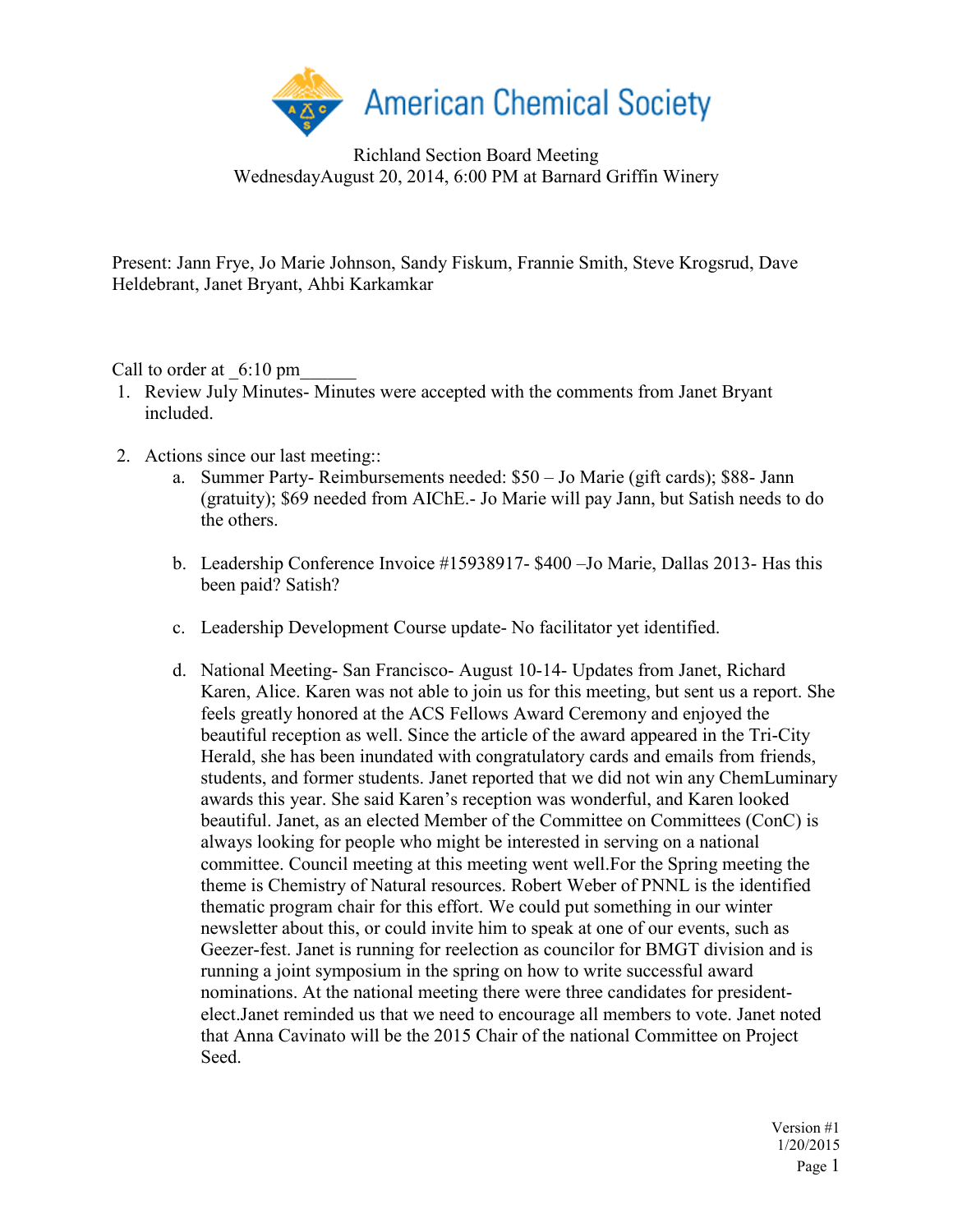

Richland Section Board Meeting

WednesdayAugust 20, 2014, 6:00 PM at Barnard Griffin Winery

- e. ChemLuminary results from San Francisco- We did not win any of these awards, though we were finalist for four.
- f. ACS 2015 National Awards announced this week- These were announced last Monday. The national award for sustainable green chemistry goes to John Frye and Alan Zacher of PNNL, and Todd Werpy of Archer Daniel Midland, formerly of PNNL.
- g. Other reimbursements needed?
- 3. Upcoming:
	- a. National Chemistry Week (NCW) is October 19-25, 2014. (Leadership Development?)- Frannie suggested we arrange a tour of a local company as part of National Chemistry Week. Steve suggested a tour of a grape seed oil company. He has a friend, Eric Leber who has a company that does this. La Grande has Girls in Science Oct. 25. We need to find out if YVCC has anything planned.
	- b. Geezer-fest- November 7, 2014? Abhi booked the Gallery Room at Richland Community Center for November 7 from 5 to 9 pm. We could extend it to 9:45 later if required. They have a few easels (maybe 10) and skinny tables. (18) Jo Marie also reserved 75 chairs and paid a deposit of \$43.75. The balance of \$131.25 is due on Sept. 23 and refundable damage deposit of \$200 is due on Oct.  $27<sup>th</sup>$ . Janet brought up that the date of Nov 7 is a problem for Anna and her students from La Grande. Jo Marie will see if the library is available and Abhi will check the community center is available for December 5.
		- i. Student speaker?- We might ask Bob Weber from PNNL to be our speaker. Instead of a student speaker, let's have students bring posters. Tanya will have students who can present posters, and Dave is teaching this fall and will have his students present posters too.
		- ii. Award winners- We have two 50 year members to honor.
		- iii. Food?-
		- iv. Entertainment?-
	- c. Upcoming election cycle-Dave said Ram Devanathan would run for chair elect. And Dave may run for an office too. Dave suggested we offer chance a \$25 prize to those who vote.
	- d. IPG -We got the innovative project grant of \$1750 to support the regional career fair. We will try to expand our career fair to cover a larger area of the northwest. We hope to take something like the national career fair to the regional level. We will solicit sponsorship from regional companies. We should talk to AIChE to help us with this.